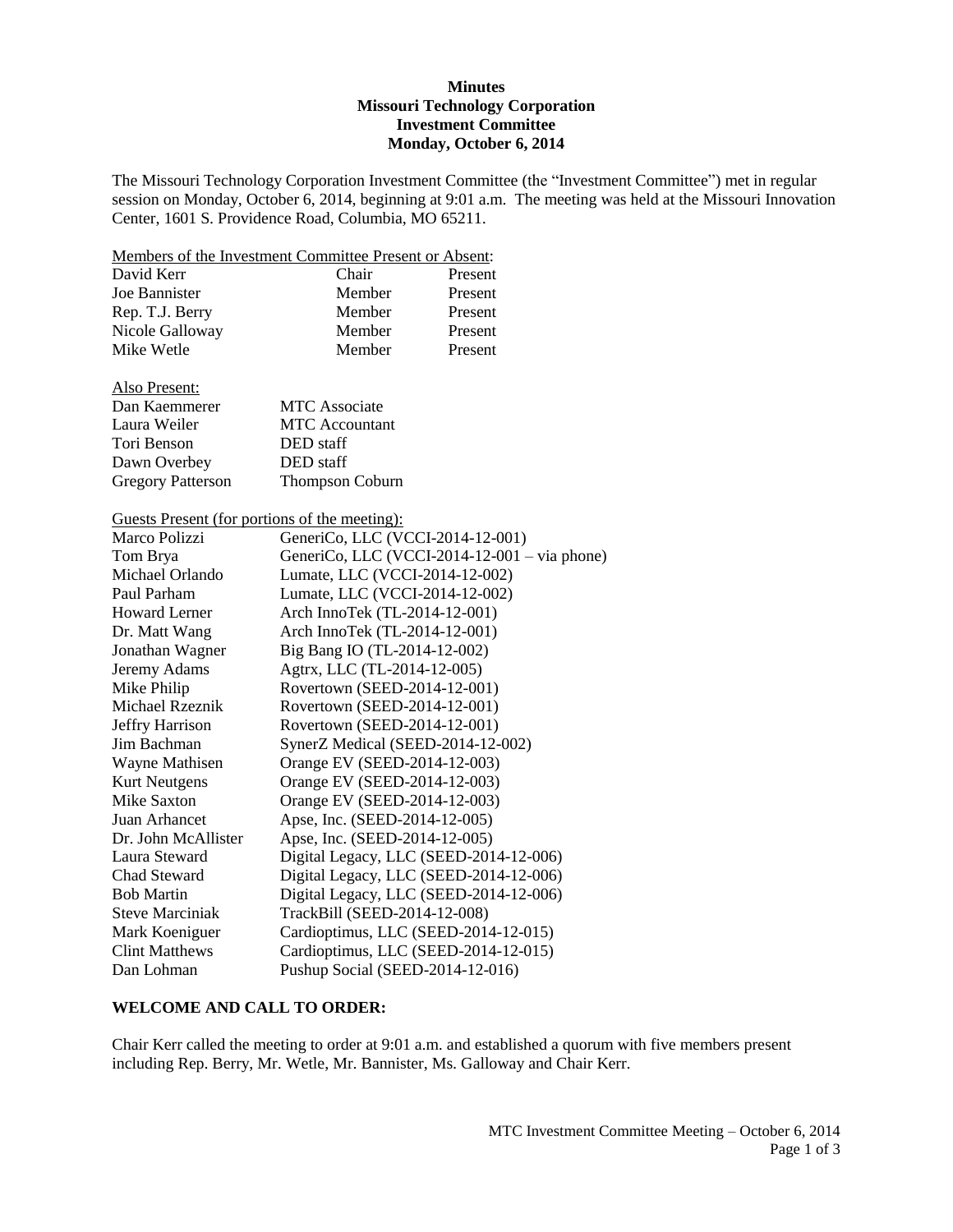# **APPROVAL OF MINUTES:**

Chair Kerr moved to the first agenda item which was the approval of the minutes of the Investment Committee meeting held on August 29, 2014. Draft minutes were distributed to the Investment Committee prior to the meeting. After discussion, the following resolution was moved by Mr. Wetle, seconded by Rep. Berry, and unanimously approved by those Investment Committee members present:

**RESOLVED**, the Investment Committee hereby approves the minutes of the August 29, 2014 Investment Committee meeting, as presented.

# **UPDATE ON FUNDING CYCLE:**

Mr. Kaemmerer reminded the Committee that \$3.5 million was allocated for this cycle of funding and he expected most of that to be spent funding the applications being presented. He also stated that New Millennium's funding has been rescinded, and that figure is included in the \$3.5 million.

# **REVIEW PROGRAM APPLICATIONS:**

Chair Kerr then entertained a motion to enter Closed Session. The following resolution was moved by Mr. Bannister, seconded by Ms. Galloway, and approved by the following roll call vote:

**RESOLVED,** the Investment Committee hereby enters Closed Session at 9:06 a.m. pursuant to Section 610.021, subsections (1), (12), (14), and (15), RSMo, relating to the review and discussion of MTC IDEA Fund Program applications.

| Rep. Berry    | aye |
|---------------|-----|
| Mr. Wetle     | aye |
| Mr. Bannister | aye |
| Ms. Galloway  | aye |
| Chair Kerr    | aye |

After a discussion confined to the matters stated above by those present, the following resolution was moved by Mr. Bannister, seconded by Mr. Wetle, and approved by a roll call vote:

**RESOLVED**, the Investment Committee hereby reconvenes from Closed Session at 4:00 p.m.

| Rep. Berry    | aye |
|---------------|-----|
| Mr. Wetle     | aye |
| Mr. Bannister | aye |
| Ms. Galloway  | aye |
| Chair Kerr    | aye |

Upon exiting Closed Session, after a discussion confined to the matters stated above, Chair Kerr reported that the Investment Committee took no action during Closed Session. He further stated that Mr. Wetle exited the meeting and recused himself from the discussion on application TL-2014-12-005 (Agtrx, LLC).

The following resolutions were moved by Mr. Bannister, seconded by Mr. Wetle, and unanimously approved by those Investment Committee members present:

**RESOLVED**, the Investment Committee hereby recommends to the MTC Board the approval of Venture Capital Co-Investment Program applications VCCI-2014-12-001(GeneriCo, LLC) in the amount of \$750,000 and VCCI-2014-12-002 (Lumate, LLC) in the amount of \$500,000, both contingent upon obtaining a satisfactory first lead.